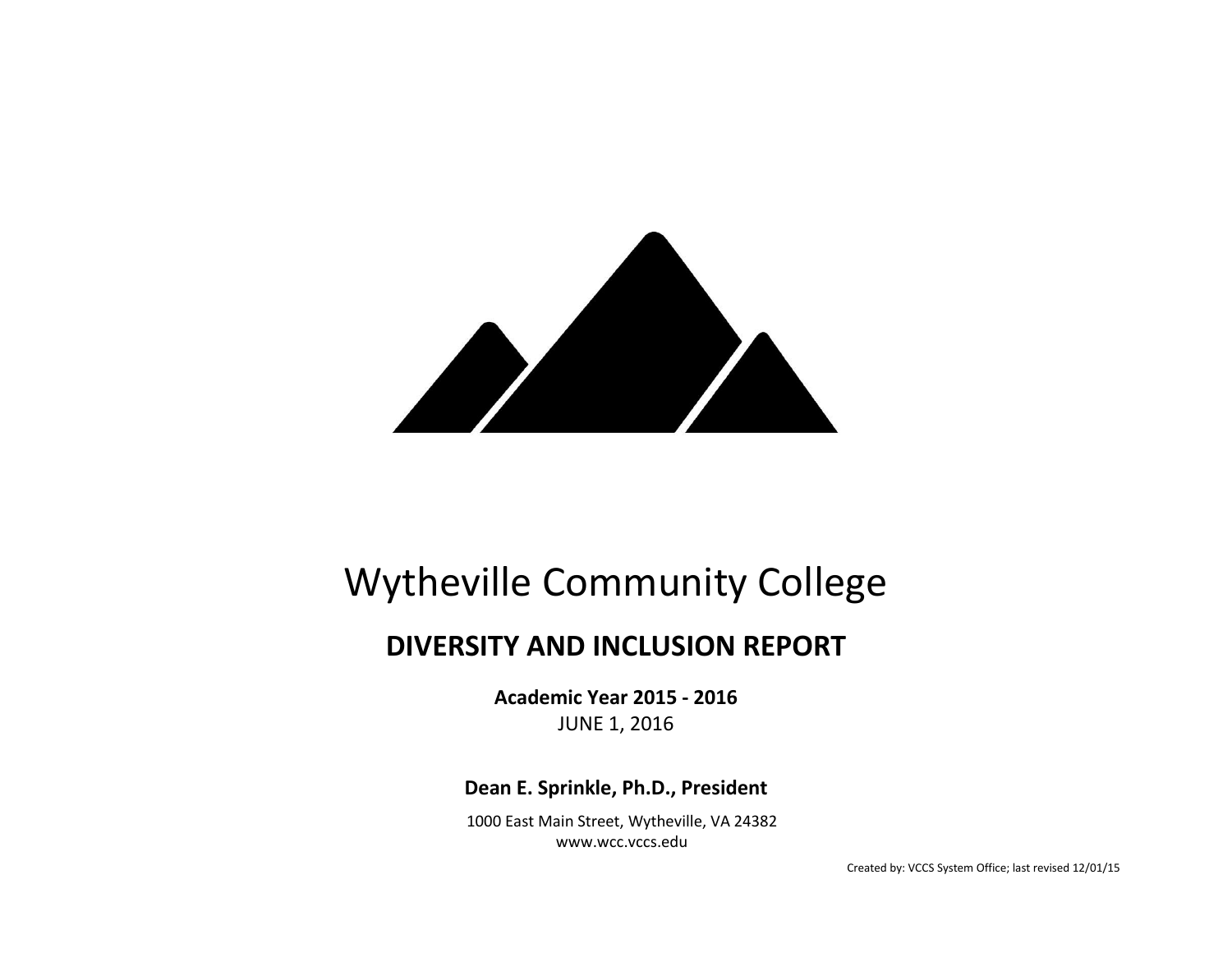## **Diversity and Inclusion Report**

### **Executive Summary**

Wytheville Community College (WCC) is committed to a diverse and inclusive campus community for not only employees but also for students. While the surrounding service area does not include a large population of different ethnic groups as of the census of 2010, WCC is a diverse community in many other categories of diversity. WCC's Diversity and Inclusion Statement includes the following*, "Wytheville Community College is committed to creating a campus environment that is diverse and inclusive as well as welcoming to and accepting of all people regardless of race, ethnicity, gender, sexual orientation, gender identity, genetics, socio-economic background, nationality, veteran status, disability, age, political affiliation or religious preference. WCC recognizes that the communities that we serve are strengthened by diversity, which encompasses a range of human differences. A culture of inclusion puts diversity into action by leveraging differences to create an environment of involvement, engagement and respect for others"*. While non-minority versus minority population comparisons in this report are measurable, WCC is diverse and inclusive in other areas that are not included in the dashboard data which appears in this report. For example, the service area is very diverse in Socio-Economic backgrounds. While the data could not be obtained at the time of this report for the 2015/2016 Academic Year, WCC data shows that for 2014/2015, 28.5% of students enrolled were first-generation college students. By reaching first-generation college students, WCC is actively changing lives for students and for families in the community.

Wytheville Community College is in agreement that a diverse campus conveys an image to the community of inclusiveness. WCC is diligently working to increase recruitment of minority faculty, adjunct faculty, staff, and students. The college is making a concentrated effort to post all open recruitment positions online and in newspapers and magazines that reach a more diverse audience. In March of 2016, WCC began using the Chancellor's Teaching Fellows database to have access to more minority applicants. The college has successfully, as of report date, identified one adjunct candidate from this pool. WCC recognizes that this number will increase over the coming academic year as the need for adjuncts grow. Since the college accessed this database late into the academic year, there is little data to include, but it is anticipated that future years will include better outcomes. Prior to July of 2015, WCC was not actively tracking minority applicants nor posting adjunct job openings online. From July 2015 forward, there has been active tracking of minority applicants with over 50% of adjunct recruitments and 100% of full-time recruitment openings posted online. For future years, data obtained from the implemented changes will allow for better identification of ways to attract and retain diverse candidates.

Another area that WCC has concentrated efforts in is the Veteran population. Wytheville Community College has completed all required courses and objectives to become a Virginia Values Veterans (V3) certified agency as of April 2016. WCC believes in being inclusive of all and that each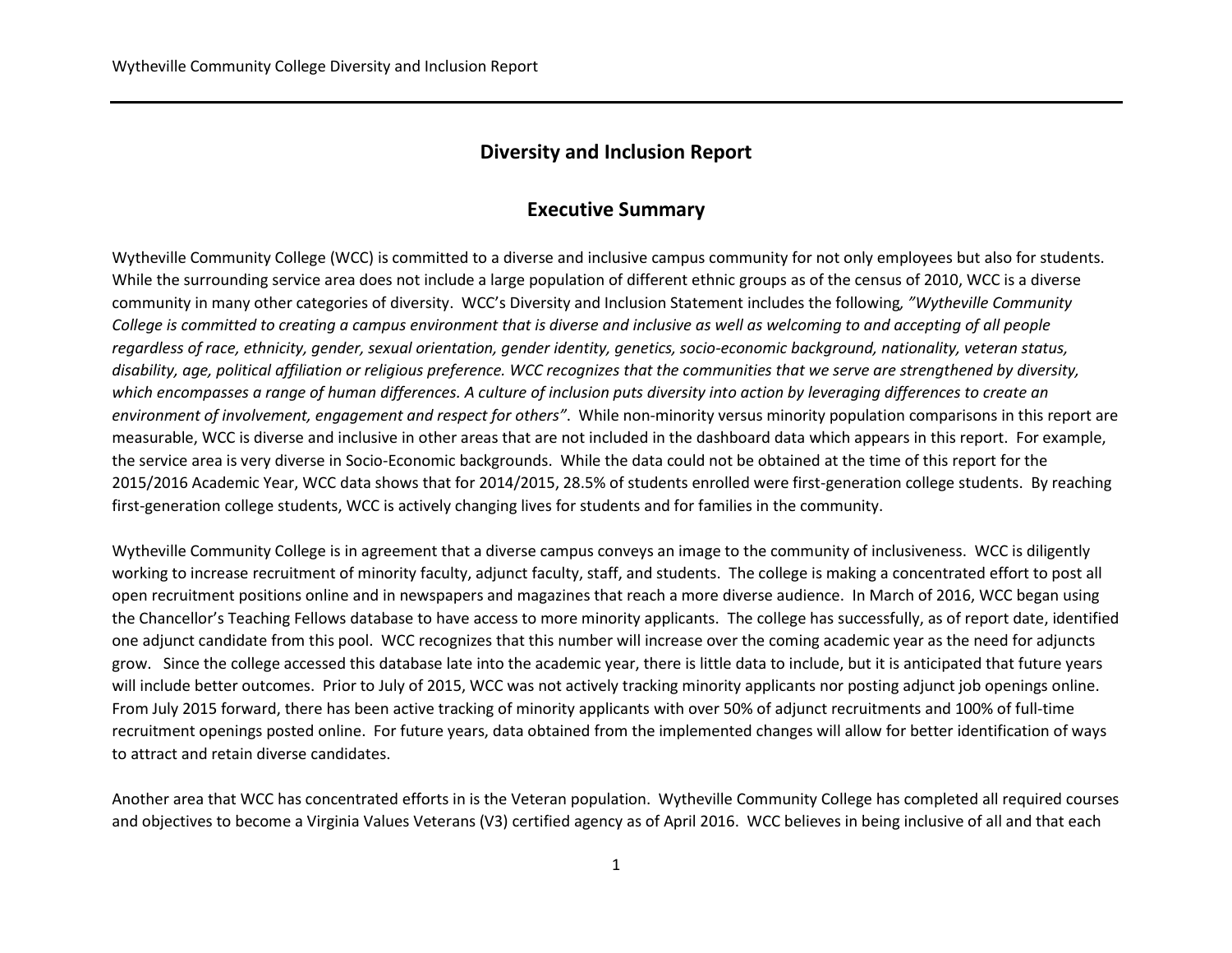individual can bring something unique to the college that will help students, faculty, and staff through the experience. WCC appreciates the service of returning veterans and is committed to becoming an agency that hires qualified veterans who can enrich the education of students and add diversity to the WCC campus. The college looks forward to reporting veteran hires in the future.

During the current academic year, WCC has endeavored to make staff and faculty more aware of diversity and inclusiveness. In August of 2015, employees participated in Diversity Training provided during the fall In-Service Program. In May of 2016, the Diversity and Inclusion Committee recommended, and the college invited a Diversity speaker on campus, (Dr. Brenda White Wright). Dr. Wright motivated faculty and staff to become more aware of the similarities and differences of each other and encouraged all to take what was learned back to the student body. Dr. Wright shared her experience of marching during the Civil Rights movement with Dr. Martin Luther King, Jr. and had a lot of wisdom to share with the group on being diverse and inclusive. WCC was the host site for a Department of Minority Business Enterprises' (DMBE) state vendor information fair focusing on increasing business with Small, Women and Minority (SWAM) businesses. This event was held for state agencies and small businesses and was attended by minority and non-minority vendors. The fair was so successful that DMBE has requested that WCC remain the host site as an annual event for the Southwest Virginia area. WCC's goal is to allow the community served to have the opportunity to become a state vendor and to recognize that WCC is very willing to do business with minority and non-minority vendors.

While Wytheville Community College has made significant progress in becoming more diverse and inclusive during the past academic year, the college does acknowledge that there is more work to complete in attracting and retaining qualified minority applicants. The college has a very low minority population of adjunct instructors at 1% compared to the minority student body at 11%. WCC will need to continually find ways to attract and retain qualified minority adjunct instructors. The WCC Diversity Plan from 2015 identified two strategies to increase diversity: a) Go out into the community and actively recruit qualified minority candidates through job fairs and other venues; and b)Build relationships with four-year college campuses to recruit minority graduate students. One of the goals for the Diversity and Inclusion Committee for the coming year is to seek out opportunities where minority applicants can be recruited. WCC's full-time teaching minority faculty percentage at 2% is also much lower than the 11% of WCC student body minorities. WCC's continued goal is to have the teaching faculty mirror the student minority population. With some of the teaching faculty nearing retirement, this opens up opportunity for the college to find more unique ways to recruit for open positions to attract and retain minority candidates.

WCC faces a challenge in the coming years with decreased enrollment and budgets. An effort to target minority students will be more important than ever, and WCC will have to continue to commit resources to attracting and retaining a diverse student body and employee base. WCC data shows that over 40% of minority students who apply at WCC never enroll. This compares to about 14% of non-minority students who apply and then never enroll. A targeted effort to identify this minority population and successfully recruit to enrollment will be vital for future growth at WCC. This opens up a door of opportunity for WCC to increase enrollment and diversity on campus.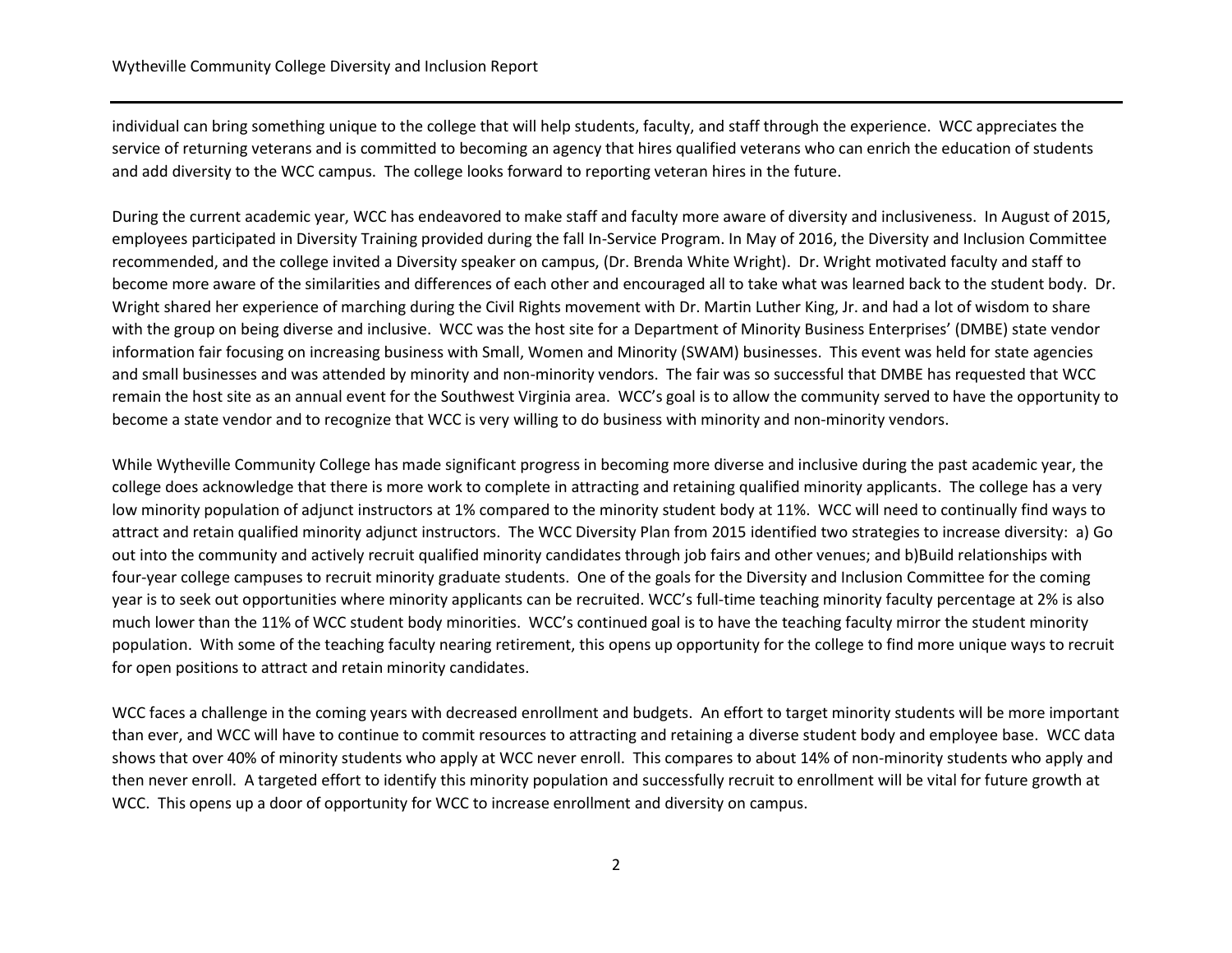## **Report**

## **Part I. Diversity Dashboard**

| <b>Academic Year Summary of Changes</b> |                                            |                                    |                                                              |                                                      |                                              |                                          |                                        |                                    |
|-----------------------------------------|--------------------------------------------|------------------------------------|--------------------------------------------------------------|------------------------------------------------------|----------------------------------------------|------------------------------------------|----------------------------------------|------------------------------------|
|                                         | Non-<br><b>Minority</b><br><b>Students</b> | <b>Minority</b><br><b>Students</b> | Non-<br><b>Minority</b><br><b>Teaching</b><br><b>Faculty</b> | <b>Minority</b><br><b>Teaching</b><br><b>Faculty</b> | <b>Non-Minority</b><br><b>Administrators</b> | <b>Minority</b><br><b>Administrators</b> | <b>Non-Minority</b><br><b>Adjuncts</b> | <b>Minority</b><br><b>Adjuncts</b> |
| 2014-15                                 | 89%                                        | 11%                                | 96%                                                          | 4%                                                   | 90%                                          | 10%                                      | 100%                                   | 0%                                 |
| 2015-16                                 | 89%                                        | 11%                                | 98%                                                          | 2%                                                   | 90%                                          | 10%                                      | 99%                                    | 1%                                 |

#### **Actionable Highlights From Analysis of the College's Diversity Dashboard:**

**Full-Time Teaching Faculty**: Full time faculty, while closer to the percentage for the service area population, does not mirror the student population. Recruitment efforts need to be made to recruit more minority full-time faculty members.

**Adjunct Faculty**: Our adjunct pool is less diverse than our full-time faculty. Our greatest focus for recruitment efforts should be on Adjunct Faculty where we currently have only 1% minority population represented.

**Administrative Faculty (Leaders)**: Administrative Faculty are well above the service area population and slightly below the student population. Efforts to retain and recruit qualified minority applicants needs to be ongoing.

**Classified Staff**: While not listed as a category in the Diversity Dashboard data above-WCC has 2% minority employees serving in key Classified Staff support positions at the College.

#### **Actions Taken and Results Achieved this Academic Year**:

**Full-Time Teaching Faculty**: Established a Faculty Mentorship program to help new faculty adjust to Wytheville Community College. **Adjunct Faculty**: Utilized Chancellor's Teaching Fellows program in March of 2016. While no adjuncts have been hired from the pool, the CTF Coordinator is actively searching along with the College Deans for all open adjunct positions.

**Administrative Faculty (Leaders)**: Continue to seek new ways to attract diverse candidates to mirror the student population. WCC is still receiving applications for open positions from diverse candidates.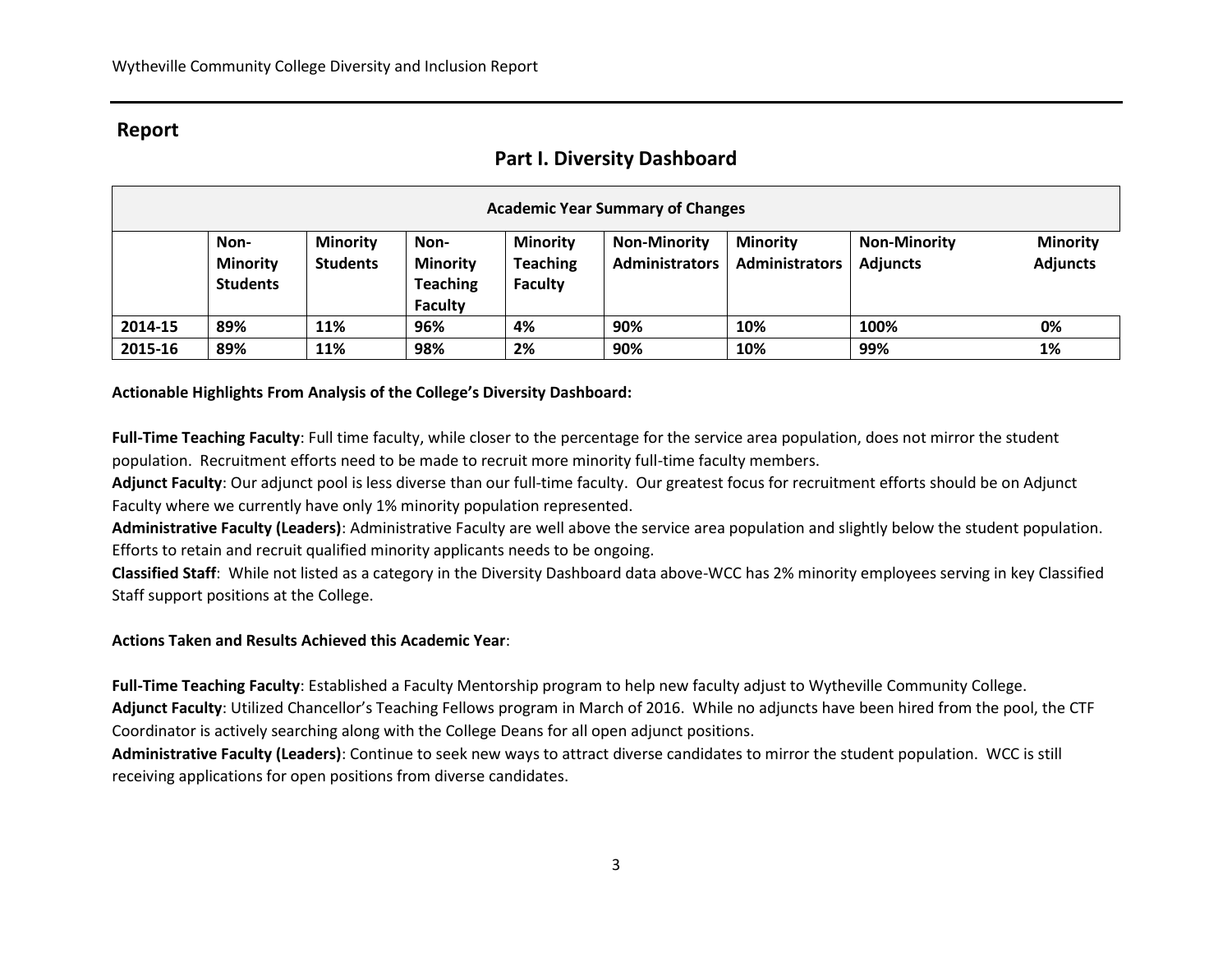## **Part II. Recruitment Programs and Activities**

| <b>Applicant Flow Summary Chart</b>                      |                   |                |                         |                        |  |  |
|----------------------------------------------------------|-------------------|----------------|-------------------------|------------------------|--|--|
| Percentage of Minority Applicants by Employment Category |                   |                |                         |                        |  |  |
|                                                          | <b>Classified</b> | <b>Adjunct</b> | <b>Teaching Faculty</b> | <b>A&amp;P Faculty</b> |  |  |
|                                                          |                   |                |                         |                        |  |  |
| 2014 - 2015                                              | 0%                | 0%             | 0%                      | 0%                     |  |  |
| 2015 - 2016                                              | 14%               | 22%            | 5%                      | 20%                    |  |  |

Summary of the recruitment, networking, or outreach programs that WCC initiated, managed, or participated in during this academic year to increase the diversity of its selection pool.

**Actions Taken and Results Achieved this Academic Year**:

**Prior to July 2015, only paper applications were accepted for open positions. There was no tracking tool used to gather employee diversity information. Because of this, there is no way to compare 14/15 with 15/16. Post July 2015, WCC is actively tracking candidate status.**

Full-Time Teaching Faculty: Expanded advertising to include Diverse Issues and all other options through Greystone Advertising. Advertise all Full-time Faculty positions in the Roanoke Tribune, a newspaper that reach a more diverse audience in the state. WCC became V3 Certified to attract qualified veterans.

**Adjunct Faculty**: In the past adjuncts were hired from word of mouth or from faculty recommendations, currently over half of all adjunct positions are posted on the Virginia Jobs Website to get more diversity in candidates. The college is also actively using the Chancellor's Teaching Fellows program. WCC became V3 Certified to attract qualified veterans.

**Administrative Faculty (Leaders)**: Expanded advertising to include Diverse Issues and all other options included at no extra charge through Greystone Advertising.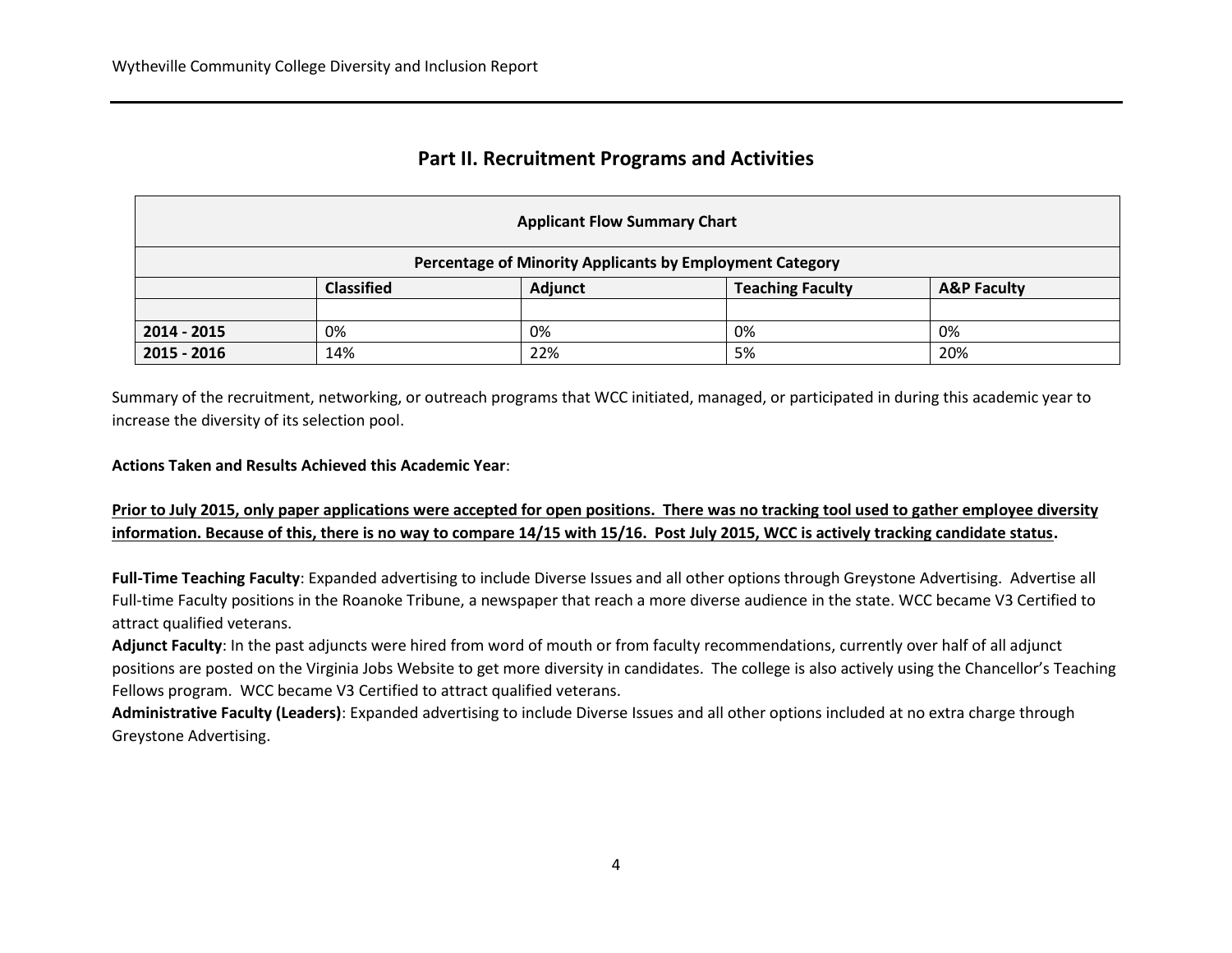## **Part III. Chancellor's Teaching Fellows**

#### **Summary:**

Prior to the Chancellor's request to reinvigorate the Teaching Fellows program, Wytheville did not actively use the Minority Professional or Graduate Student teaching fellow applicant pool as part of the recruitment process. Since WCC is new to accessing the database, there is little data to share. Beginning in March of 2016, WCC made an intentional effort to ensure our college deans were informed of fellow applicants. This effort resulted in the outcomes below.

|           | Total             |                   | <b>Minority</b>   | <b>Total</b>      |                   | Graduate          |              |              |                      |
|-----------|-------------------|-------------------|-------------------|-------------------|-------------------|-------------------|--------------|--------------|----------------------|
|           | <b>Minority</b>   | <b>Minority</b>   | Professional      | Graduate          | Graduate          | <b>Student</b>    | Spring       | Fall         |                      |
| Academic  | Professional      | Professional      | <b>Applicants</b> | <b>Student</b>    | <b>Student</b>    | <b>Applicants</b> | 2016         | 2015         | <b>Notes/Success</b> |
| Year      | <b>Applicants</b> | <b>Interviews</b> | <b>Hired</b>      | <b>Applicants</b> | <b>Interviews</b> | <b>Hired</b>      | <b>Hires</b> | <b>Hires</b> | <b>Stories</b>       |
| 2014-2015 |                   |                   |                   |                   |                   |                   |              |              |                      |
| 2015-2016 |                   |                   |                   |                   |                   |                   |              |              |                      |

**Top Three Actions Taken and Results Achieved this Academic Year**:

- **1.** The Teaching Fellows information was added to the WCC recruitment website. WCC has not noticed a significant increase in applicants after it was added with no additional marketing. Therefore, the plan is to market the program in the future and give it a different location on the WCC website.
- **2.** The college appointed a Teaching Fellows Coordinator to act as a resource for deans and track the use and success of the program within WCC.
- **3.** The Vice President of Instruction and Student Development, the Director of Human Resources, and the Dean of Special Projects all attended a Diversity and Inclusion Drive-In Workshop that included information on the Chancellor's Teaching Fellows Program presented by Dr. Chris Lee and Ms. Katherine Haselhorst. Each participant reported back to the Diversity and Inclusion Committee and the Vice President of Instruction and Student Development reported to the President's Cabinet and campus Deans.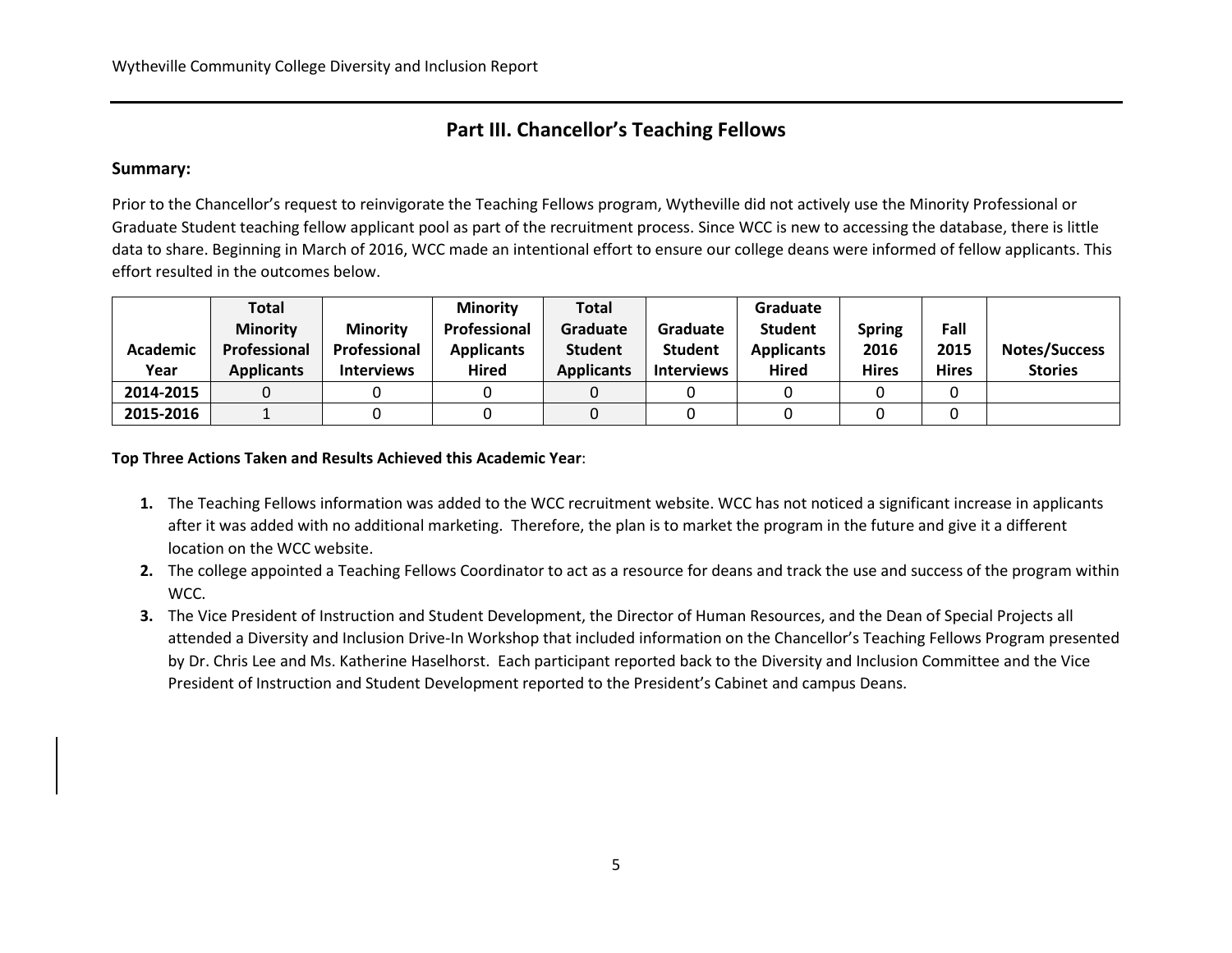## **Inclusion Report Part IV. Great Places to Work Survey Highlights and Analysis:**

#### **Summary:**

Overall, for 2015, the college did not have a large representation in the Survey with a 36% response rate. The college did get a late start in the survey and felt that this was one of the reasons that employees did not respond. However, WCC did score well overall within certain categories with a 72% survey average. WCC did not request the additional diversity report for the Year 2015 Survey. The college had no area from the received responses that warranted attention. However three areas were only fair to mediocre that the college will need to focus on in the next academic year.

Wytheville Community College needs to implement more effective communication methods to all employees.

Wytheville Community College needs to find ways to collaborate as a team and eliminate any silos among and between departments.

Wytheville Community College needs to finds ways to explain to all employees the reason for decisions so that all decisions will appear fair.

#### **Further observations or analysis (Note the top three)**

Based on further analysis of the demographic data, WCC identified one employee population who seems to be underrepresented in the survey. The adjunct response was less than 5 respondents so did not populate on the report. We feel it is necessary to engage adjuncts in order to capture a more accurate picture of our college's environment. The exempt professional classified staff also scored the college really low with 48% on communication. Wytheville Community College leadership needs to insure that accurate communication is getting out to all groups of employees. The Administration group indicated with 42% that there needs to be improvement of relationships and collaboration of faculty, administration, and staff. Intentional efforts need to be made to have different areas and departments to participate in collaborative projects that will build stronger relationships.

#### **Actions Taken and Results Achieved this Academic Year**:

- 1. WCC has made an effort to have managers meet with direct reports so as to provide accurate and up to date communication and build relationships.
- 2. The response rate for the 2016 Great Colleges to Work For was much better as we started communicating early about the process.
- 3. For the survey for 2016, communication from the President was received early with specific information on the e-mail to look for and the desire and request for all employees to submit.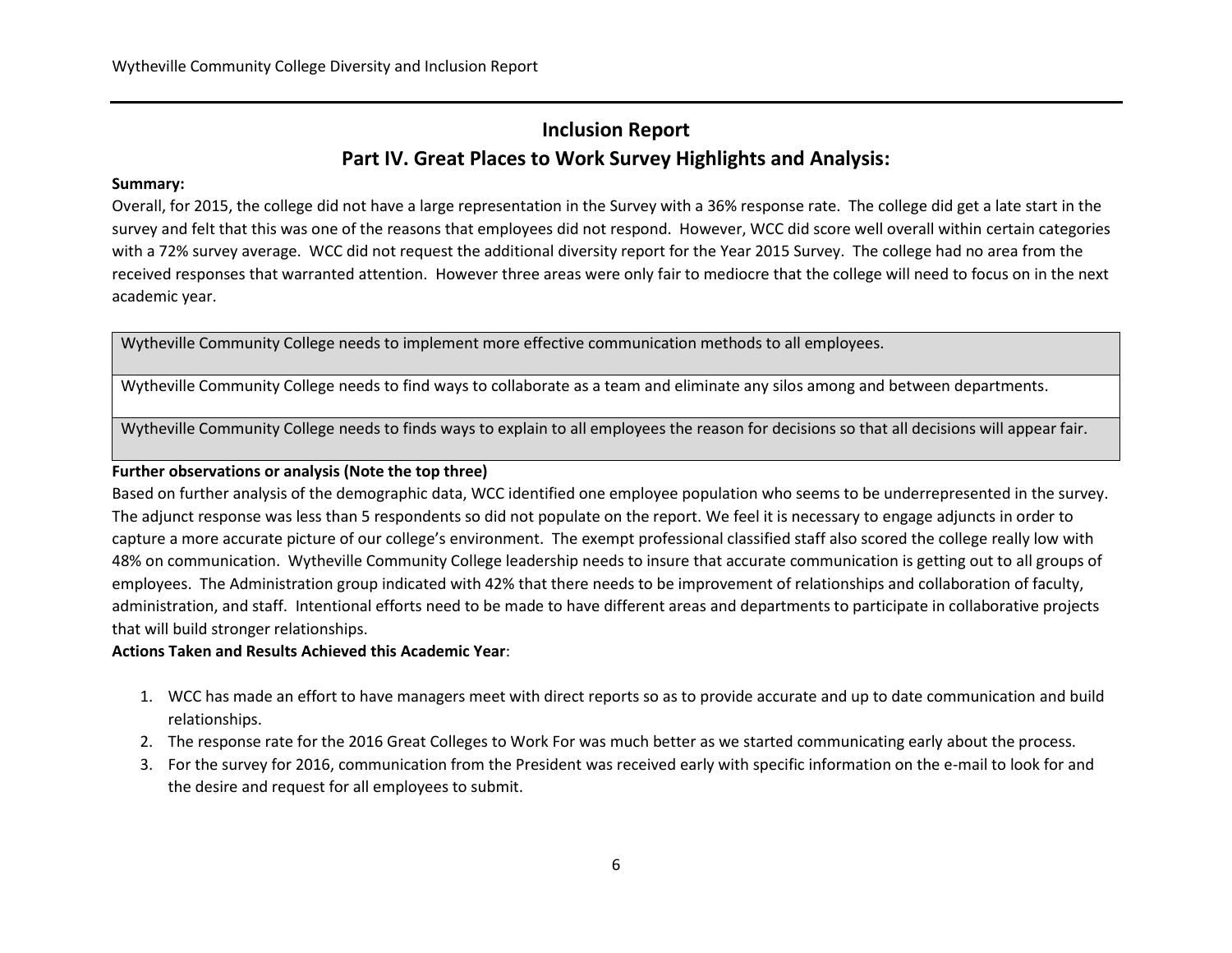## **Part V. Development and Employment Activities**

The top three actions taken at WCC in order to train, promote, and support a diverse workforce.

| Activities or Initiatives Undertaken This Academic Year and the Results        | <b>Results from Actions Taken This Academic Year</b>        |
|--------------------------------------------------------------------------------|-------------------------------------------------------------|
| A. Had a speaker on diversity come to Spring In-Service and required all staff | Required all staff to attend to promote awareness. Will     |
| to attend one session. Employees also attended a Diversity Training Session    | have a yearly speaker or activity on diversity. Worked with |
| during the fall semester In-Service session.                                   | Professional Development committee to plan events with      |
|                                                                                | Diversity as one of the topics.                             |
| B. Incorporated Diversity and Inclusion topics into work of standing           | Changed the Affirmative Action Committee to the Diversity   |
| committees and college initiatives.                                            | and Inclusion Committee with the Director of Human          |
|                                                                                | Resources as the chair. Appointed an Ad Hoc Committee to    |
|                                                                                | research and implement a Faculty Mentorship Program that    |
|                                                                                | will help all faculty to become acclimated to WCC. Included |
|                                                                                | a minority employee on every interview and screening        |
|                                                                                | panel.                                                      |
| C. Became Certified with the Virginia Values Veterans (V3) program.            | The Director of Human Resources completed all courses       |
|                                                                                | required to become V3 certified and submitted a veterans    |
|                                                                                | hiring plan to show the commitment to hiring veterans and   |
|                                                                                | having a diverse workforce. Actively tracking veteran       |
|                                                                                | applicants and hires.                                       |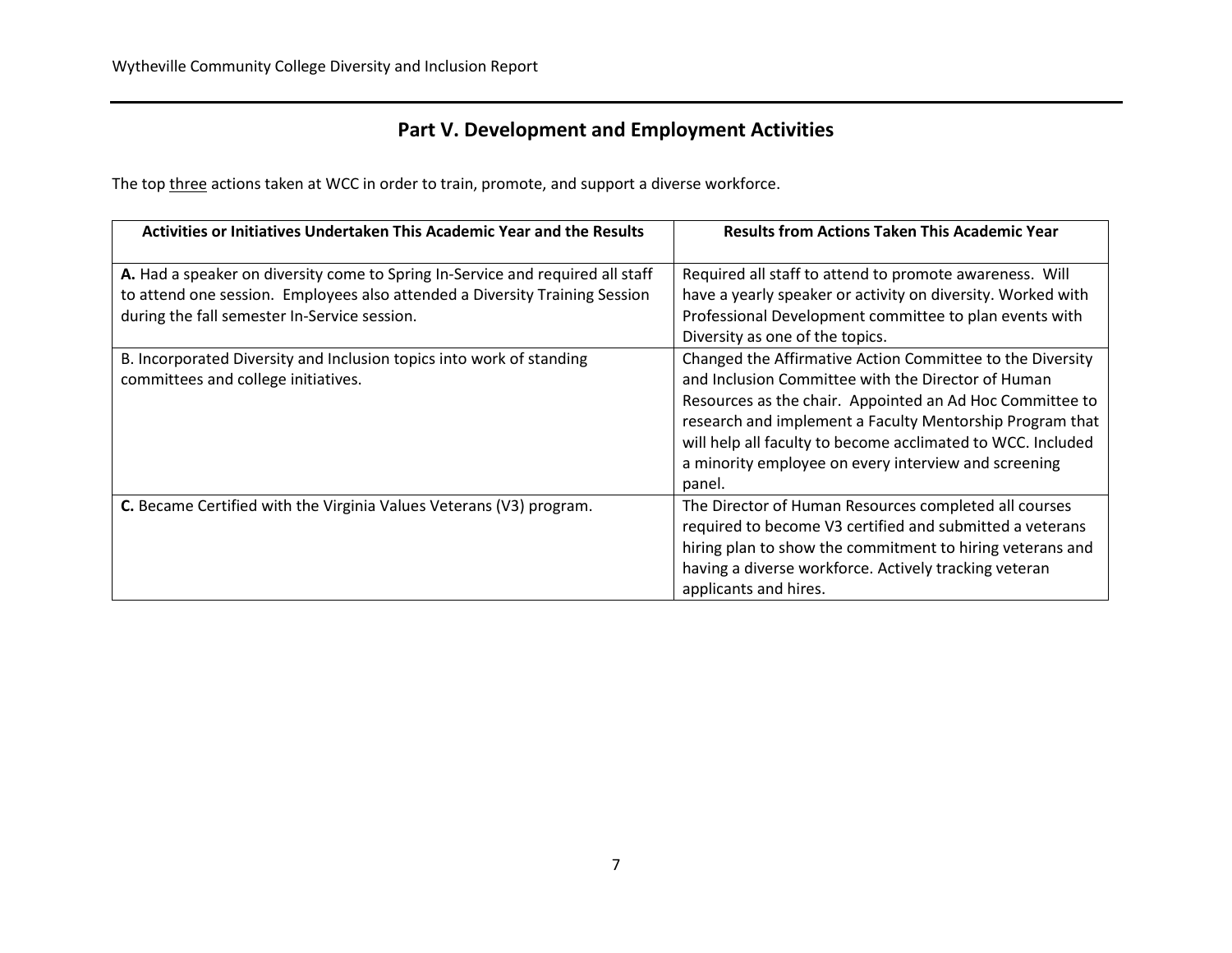## **PART VI. Student Data**

A diverse and inclusive workforce will directly impact the educational environment WCC students experience each day. Additionally, more diverse faculty and staff will attract a more diverse student population.

For the 14/15 academic year, 34.4% of minority students successfully completed their programs of study at Wytheville Community College. This is somewhat lower than the success rate for all students, which was 39.9%, a difference of 5.5 percentage points. Wytheville Community College needs to continue to add retention programs that are specifically geared toward helping minority students succeed in their field of study. The College Success Coach Grant at WCC actively works with first-time students that include minority students to help the student become successful. The college has committed resources to hiring a Part-Time Recruitment and Retention Specialist to serve the Health and Occupational Division. Data for the 15/16 academic year was not available at the time of this report.

There is a significant difference in the number of minority students versus non-minority students who apply for admission and eventually enroll at WCC. For the Fall 2015 semester, 59.1% of the minority students who applied for admission actually enrolled at the college. For non-minority students, 86.3% of those who applied for admission actually enrolled. Continued effort will need to be in place to work with minority high school students and non-traditional minority students to increase the success rate of potential minority students who apply and then eventually enroll.

In addition, Wytheville Community College currently goes out into the high schools to work with students who have a disability to assist them with the transition from high school to higher education. The college also has the Great Expectations program that specifically works with foster-care students transitioning into college.

There was a slight drop in minority student enrollment from Fall 2015 to Spring 2016. Minority student enrollment dropped from 10.8% in Fall 2015 to 10.6% in Spring 2016, a drop of 0.2 percentage points. While not a huge drop, every student loss affects that student's ability to become successful in life. The 0.2% drop could be the result of several factors including a student finishing a program during the Fall semester. Wytheville Community College needs to continue to increase academic advising to contact students who drop out and find ways to retain the student. Wytheville Community College actively recruits students in programs such as machine shop and welding that are disadvantaged by certain gender-underrepresentation. This effort could also expand career counseling/advising services to explore different programs of study for minority students who are on the verge of dropping out or for programs that are underrepresented with minority students.